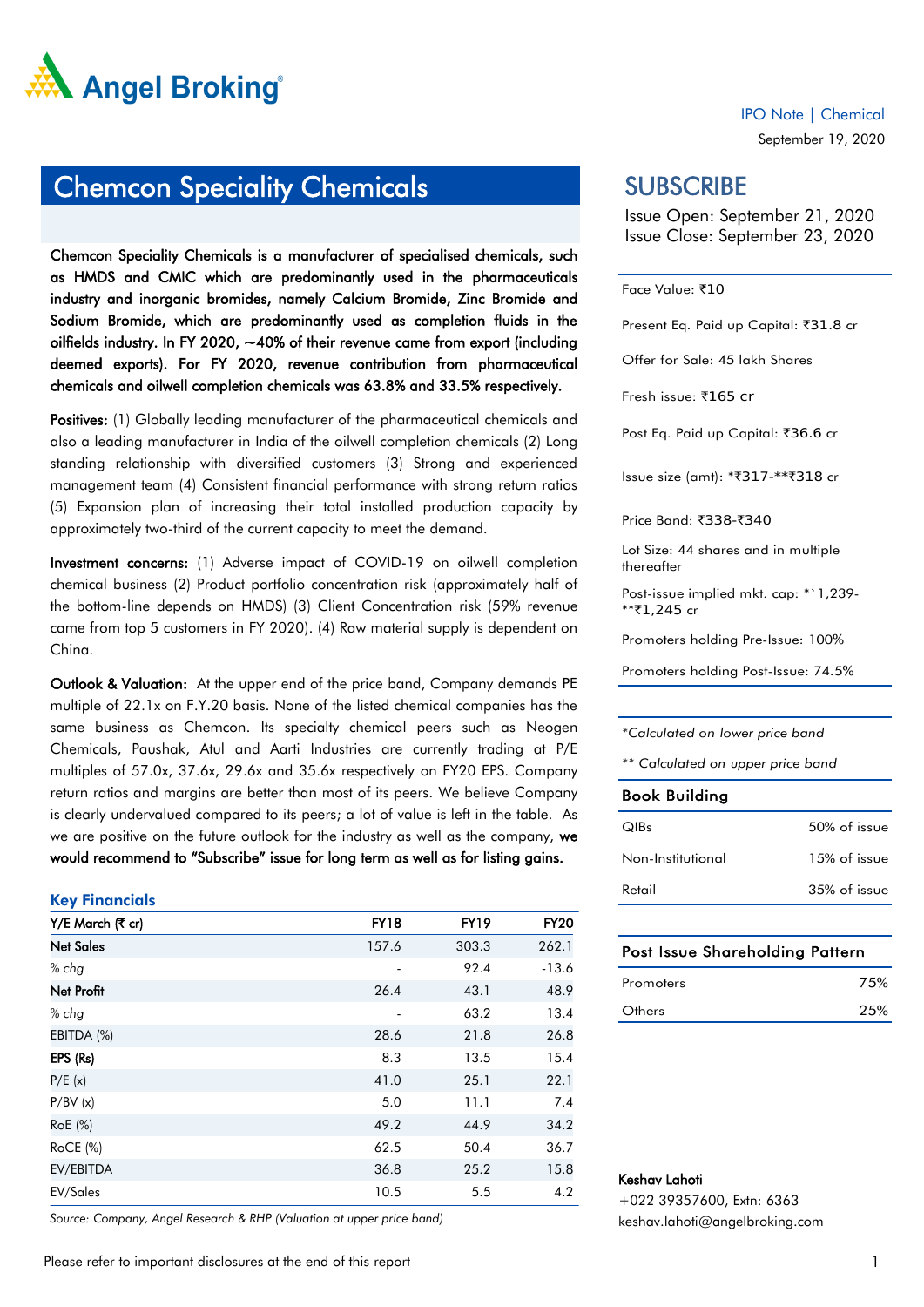

#### Company background

Company was originally incorporated as Gujarat Quinone Private Limited at Vadodara, Gujarat, India, as a private limited company under the Companies Act, 1956, pursuant to a certificate of incorporation dated December 15, 1988 issued by the RoC. Promoters and Promoter Group completed the acquisition of 100% of the Equity Share capital of the Company in 2004 from the shareholders of the Company at the time. Company is the only manufacturer of HMDS in India and is the third largest manufacturer of HMDS worldwide in terms of production in the calendar year 2019 (source: Frost & Sullivan Report). Company is also largest manufacturer of CMIC in India and the second largest manufacturer of CMIC worldwide, in terms of production and capacity in calendar year 2019 (source: Frost & Sullivan Report). Further, Company is the only manufacturer of Zinc Bromide and the largest manufacturer of Calcium Bromide in India, in terms of production in calendar year 2019 (source: Frost & Sullivan Report).

#### Issue Details

Company is raising  $\bar{\tau}$ 165 cr through fresh issue and  $\bar{\tau}$ 153cr through offer for sale in the price band of  $\overline{3}38-340$ .

| No of shares | (Pre-issue) | %   | (Post-issue) | %    |
|--------------|-------------|-----|--------------|------|
| Promoter     | 31,778,000  | 100 | 27,278,000   | 74.5 |
| Public       |             |     | 9,352,941    | 25.5 |
| Total        | 31,778,000  | 100 | 36,630,941   | 100  |

#### Pre & Post IPO Shareholding

*Source: Company, Angel Research (RHP)*

*Calculated at higher price band*

#### Objects of the offer

.

Capital expenditure, working capital requirements and general corporate expenses.

#### Key Management Personnel

Kamalkumar Rajendra Aggarwal is the Chairman and Managing Director of the Company. He holds a diploma in petrochemical technology (plastic technology) from the Maharaja Sayajirao University of Baroda, Gujarat. He has more than 23 years of experience in the specialised chemicals industry. He has been on the Board since January 19, 2004.

Rajesh Chimanlal Gandhi is a Whole-time Director and the Chief Financial Officer of our Company. He holds a Bachelor's degree in commerce from Gujarat University, Gujarat. He has more than 20 years of experience in finance & accounts and related operations. He has been on the Board since May 1, 2012.

Navdeep Naresh Goyal is the Deputy Managing Director of the Company. He has obtained a passing certificate for completion of his higher secondary examinations from the Gujarat Secondary & Higher Secondary Education Board, Gandhinagar. He has more than 10 years of experience in operations. He has been on our Board since April 1, 2015.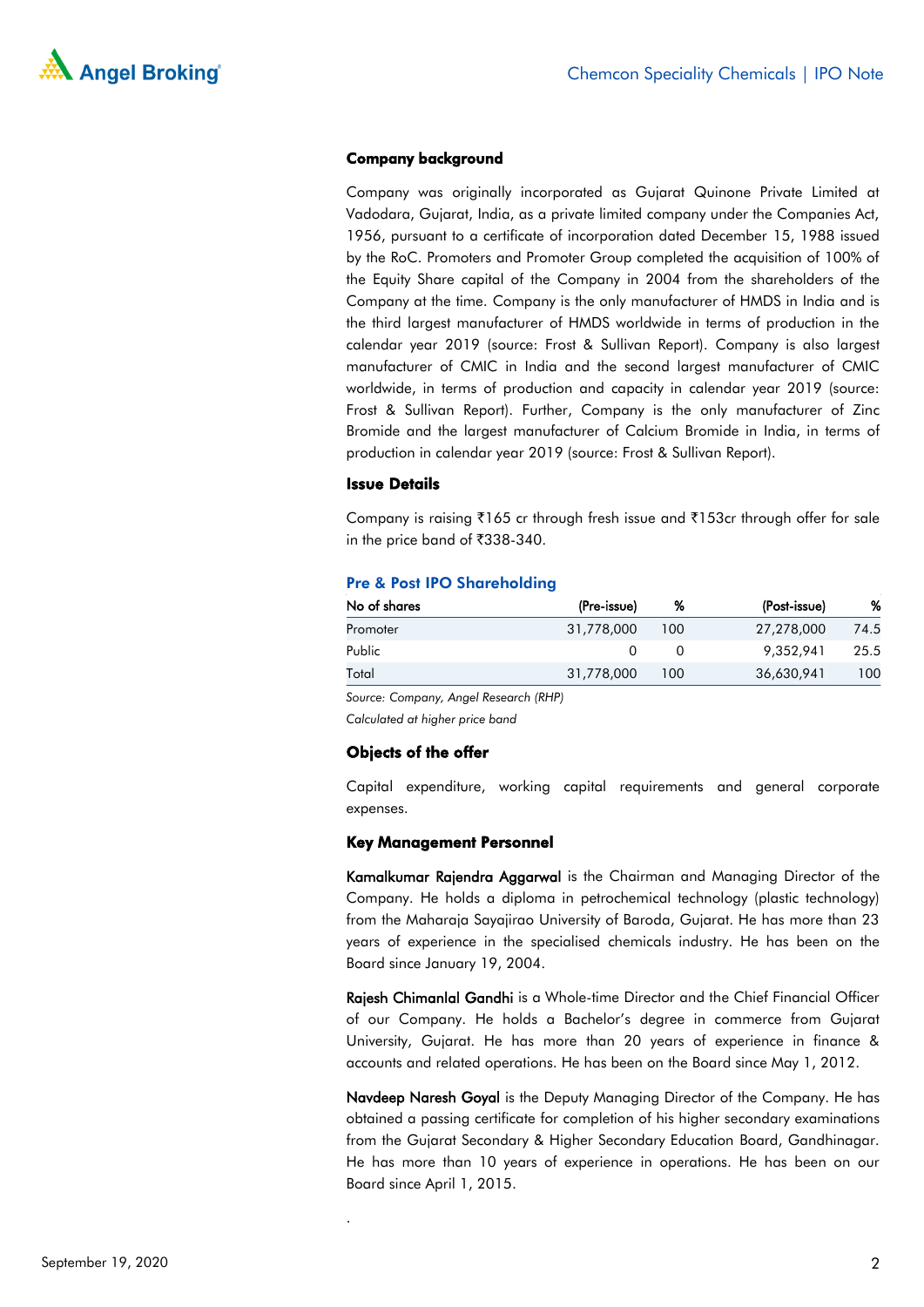

#### Covid Update:

Some of the chemicals manufactured by the Company find application in the pharmaceuticals industry, pharmaceutical chemicals were categorized as "essential goods" and manufacturing facility was only temporarily shut during the pandemic from March 24, 2020 till March 31, 2020. Due to limited availability of labour, logistics and supply chain constraints, manufacturing facility was initially operating at sub-optimal capacity utilization in the current Fiscal. The reduced demand for oil and gas in Fiscal 2021 has resulted in a reduced demand for the oilwell completion chemicals. Company has continued to source raw materials from the suppliers and has been able to continue to supply the pharmaceutical chemicals to their customers. Accordingly, as on the date of this Red Herring Prospectus, Company are yet to resume manufacturing new batches of oilwell completion chemicals since the country-wide lockdown was lifted.

#### Product Portfolio:

#### HMDS:

HMDS is widely used in the pharmaceutical industry as a silylating agent in the process of manufacture of pharmaceutical drugs of the Penicillin group (such as Amikacin, Penicillin, Cephalosporins and other kinds of Penicillin derivatives), hydroxyl protectants, preparation of 5-azacytidine, an antineoplastic drug, preparation of  $\beta$ 3-AR agonists used in anti-stress formulations and the manufacture of antibiotics such as Cefprozil and Cefadroxil and anti-viral drugs such as Sofosbuvir, Lamivudine and Emtricitabine. Key customers of HMDS in Fiscal 2020 included Hetero Labs Limited, Laurus Labs Limited, Aurobindo Pharma Limited, Ind-Swift Laboratories Limited, Sanjay Chemicals (India) Private Limited and Vivin Drugs and Pharmaceuticals Limited. India imported  $\sim$  40% of its HMDS requirement in 2019.

#### CMIC:

CMIC is a key intermediate for the manufacture of Tenofovir, a nucleotide antiviral anti-AIDS and anti-Hepatitis B drug. Tenofovir has been approved by the US FDA for the treatment of HIV infections and Hepatitis B and by the European Medicine Authority for the treatment of Hepatitis B. Key customers of CMIC in Fiscal 2020 included Hetero Labs Limited, Aurobindo Pharma Limited, Macleods Pharmaceuticals Limited and Sanjay Chemicals (India) Private Limited.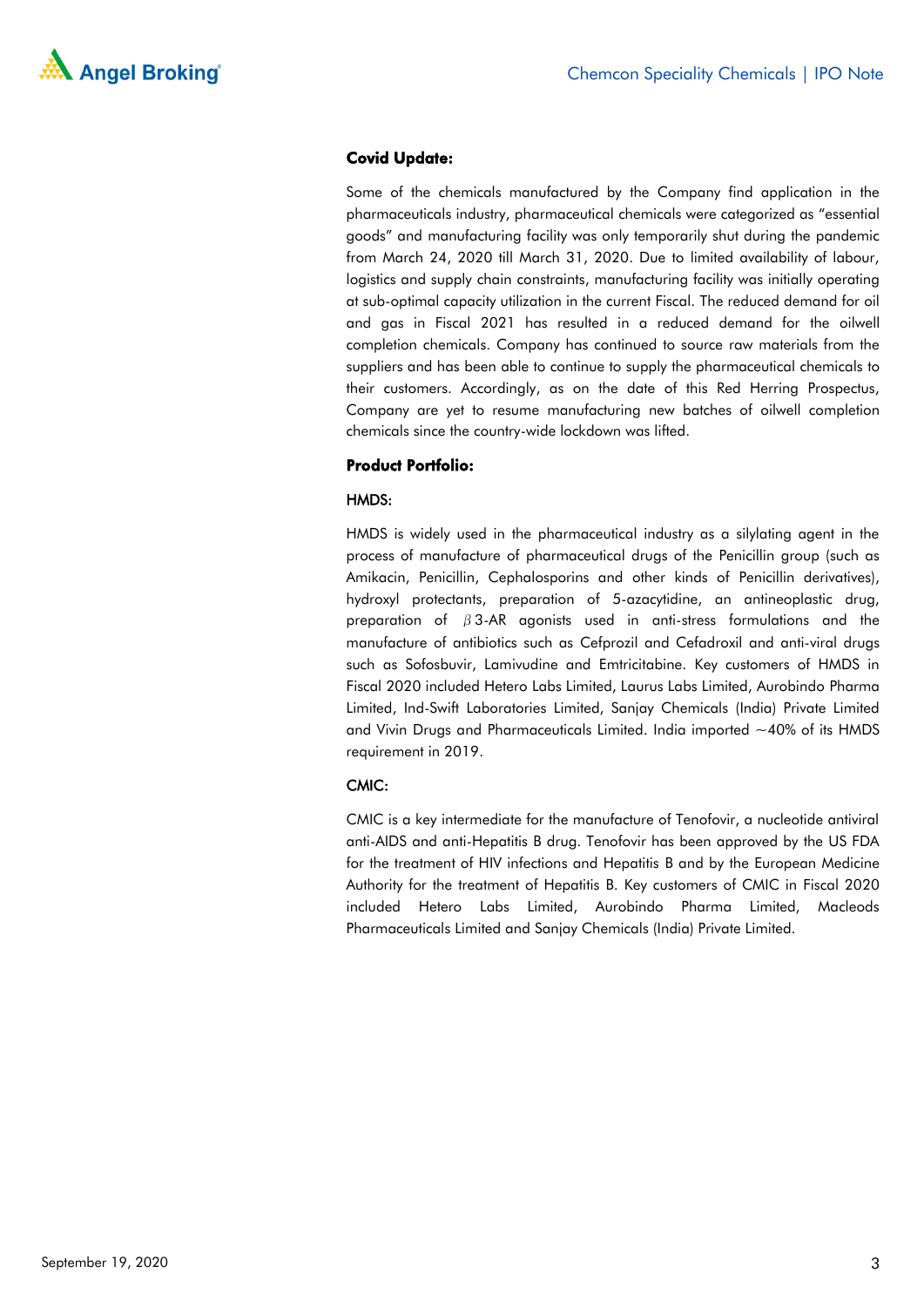## MA Angel Broking®

#### Peer Comparision:

| <b>Particulars</b>                  | PE   | ROE % | <b>EBIDTA</b> margin % |
|-------------------------------------|------|-------|------------------------|
| <b>Chemcon Speciality Chemicals</b> | 22.1 | 34.2  | 26.8                   |
| Neogen Chemicals                    | 57.0 | 24.1  | 18.9                   |
| Paushak                             | 37.6 | 15.9  | 31.1                   |
| Atul                                | 29.6 | 22.6  | 22.0                   |
| Aarti Industries                    | 35.6 | 19.3  | 23.3                   |
| Vinati Organics                     | 41.2 | 28.5  | 39.7                   |
| Sudarshan Chemicals                 | 25.0 | 22.3  | 14.5                   |
| Fine organics                       | 53.3 | 29.4  | 23.1                   |

*Source: Company, Angel Research*

*Note: 1) PE is computed on the basis of closing price of September 18 and FY20 EPS. For Chemcon, higher price band is used as the share price.* 

*2) ROE% and EBIDTA % is for the fiscal year 2020.*

#### Profit & Loss Statement:

| Y/E March (₹ cr)                          | <b>FY18</b>              | <b>FY19</b> | <b>FY20</b> |
|-------------------------------------------|--------------------------|-------------|-------------|
| <b>Total operating income</b>             | 157.6                    | 303.3       | 262.1       |
| % chg                                     |                          | 92.4        | $-13.6$     |
| <b>Total Expenditure</b>                  | 112.5                    | 237.2       | 191.8       |
| <b>Cost of Materials Consumed</b>         | 77.8                     | 184.9       | 148.9       |
| <b>Employee Benefit expenses</b>          | 18.8                     | 24.1        | 14.1        |
| Other expenses                            | 15.9                     | 28.2        | 28.8        |
| <b>EBITDA</b>                             | 45.1                     | 66.1        | 70.3        |
| $%$ chg                                   |                          | 46.5        | 6.3         |
| (% of Net Sales)                          | 28.6                     | 21.8        | 26.8        |
| Depreciation& Amortisation                | 2.3                      | 2.9         | 4.6         |
| <b>EBIT</b>                               | 42.9                     | 63.2        | 65.6        |
| $%$ chg                                   |                          | 47.6        | 3.8         |
| (% of Net Sales)                          | 27.2                     | 20.8        | 25.0        |
| Interest & other Charges                  | 3.0                      | 4.0         | 4.7         |
| Other Income                              | 0.7                      | 2.0         | 4.0         |
| (% of Sales)                              | 0.5                      | 0.7         | 1.5         |
| <b>Recurring PBT</b>                      | 40.6                     | 61.2        | 64.9        |
| $%$ chg                                   |                          | 50.7        | 6.0         |
| Tax                                       | 14.2                     | 18.1        | 16.1        |
| PAT (reported)                            | 26.4                     | 43.1        | 48.9        |
| $%$ chg                                   | $\overline{\phantom{m}}$ | 63.2        | 13.4        |
| (% of Net Sales)                          | 16.7                     | 14.2        | 18.6        |
| <b>Basic &amp; Fully Diluted EPS (Rs)</b> | 8.3                      | 13.5        | 15.4        |
| $%$ chg                                   | -                        | 63.1        | 13.6        |

*Source: Company, Angel Research*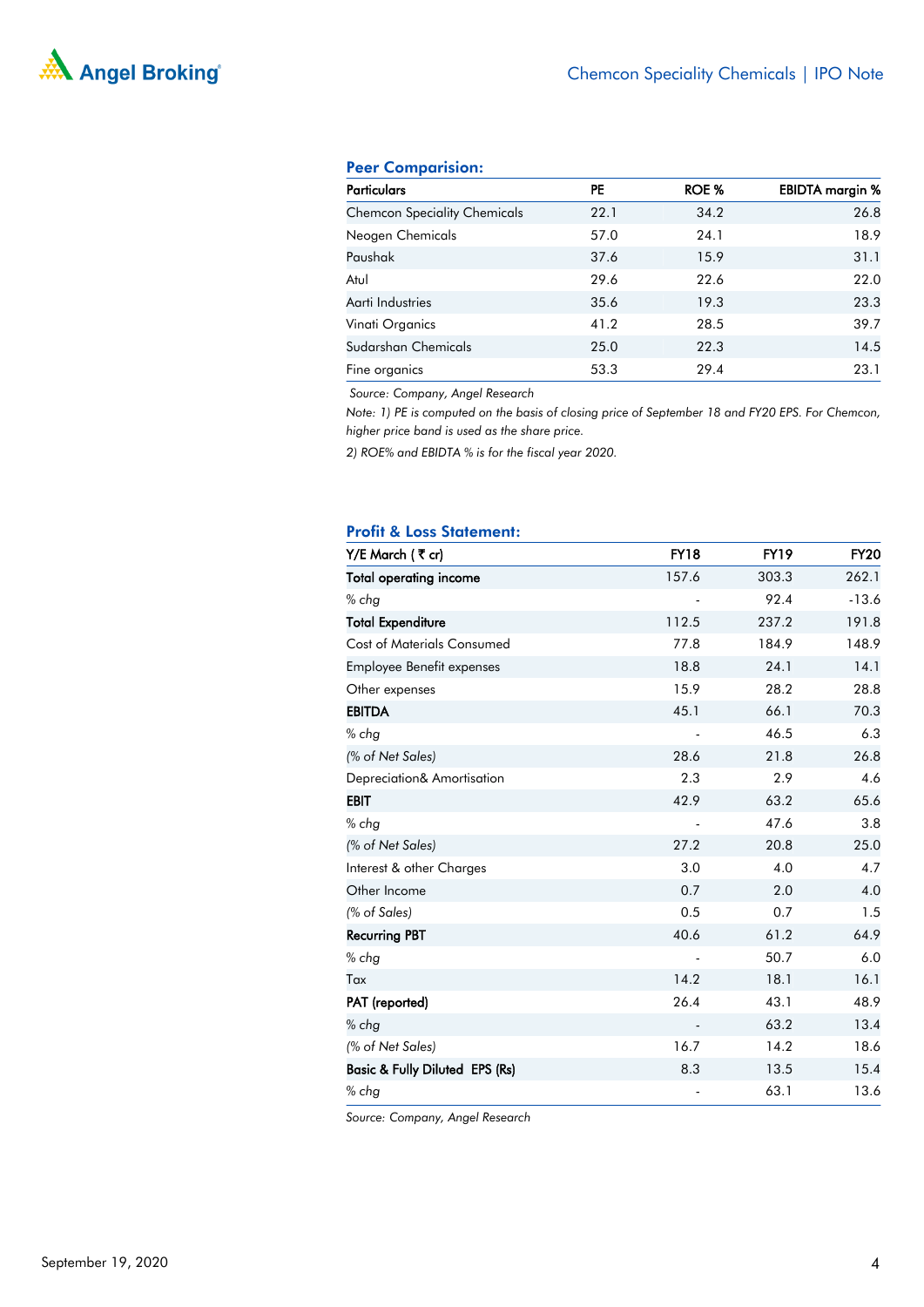

#### Balance Sheet

| Y/E March (₹cr)             | <b>FY18</b>              | <b>FY19</b> | <b>FY20</b> |
|-----------------------------|--------------------------|-------------|-------------|
| SOURCES OF FUNDS            |                          |             |             |
| <b>Equity Share Capital</b> | 7.9                      | 31.8        | 31.8        |
| Other equity                | 45.7                     | 65.3        | 114.5       |
| <b>Shareholders Funds</b>   | 53.6                     | 97.1        | 146.3       |
| <b>Total Loans</b>          | 16.1                     | 32.3        | 43.3        |
| Other liabities             | 2.3                      | 2.9         | 3.3         |
| <b>Total Liabilities</b>    | 72.1                     | 132.3       | 192.8       |
| <b>APPLICATION OF FUNDS</b> |                          |             |             |
| Property, plant & equipment | 29.6                     | 39.5        | 47.4        |
| Intangible assets           | ä,                       |             |             |
| Right-of-use assets         | -                        |             | 1.3         |
| <b>CWIP</b>                 | $\overline{\phantom{0}}$ | 0.7         | 3.7         |
| <b>Current Assets</b>       | 65.5                     | 131.1       | 172.5       |
| Inventories                 | 21.0                     | 45.9        | 48.0        |
| <b>Sundry Debtors</b>       | 29.6                     | 64.1        | 88.9        |
| Cash & Bank Balance         | 1.5                      | 11.6        | 14.1        |
| Other Assets                | 13.4                     | 9.5         | 21.4        |
| <b>Current liabilities</b>  | 25.0                     | 40.7        | 32.9        |
| <b>Net Current Assets</b>   | 40.5                     | 90.4        | 139.6       |
| Other Non Current Asset     | 2.0                      | 1.7         | 0.7         |
| <b>Total Assets</b>         | 72.1                     | 132.3       | 192.8       |

*Source: Company, Angel Research*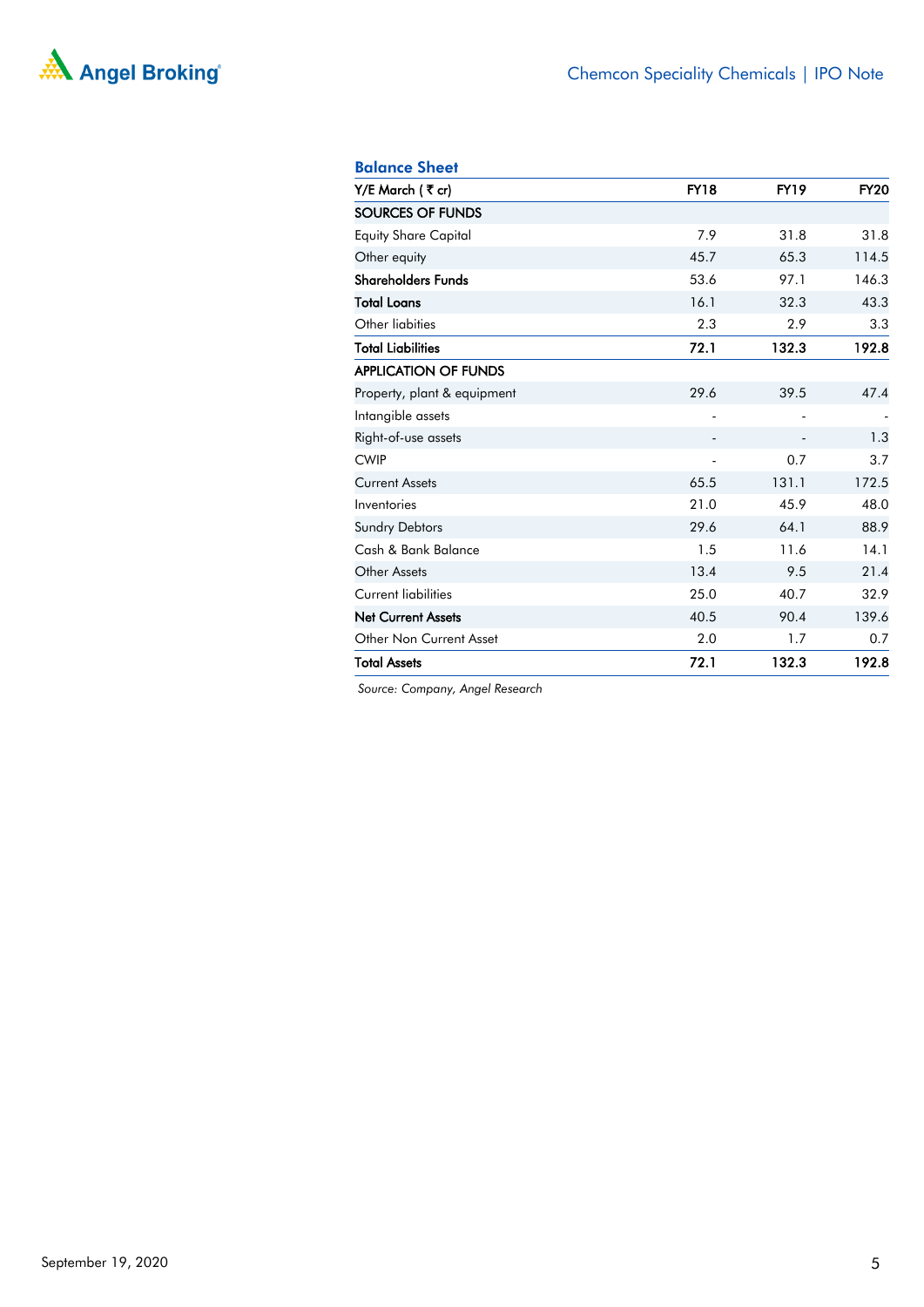# MA Angel Broking®

#### Cash Flow Statement

| Y/E March (₹cr)                  | <b>FY18</b>              | <b>FY19</b> | <b>FY20</b> |
|----------------------------------|--------------------------|-------------|-------------|
| Profit before tax                | 40.6                     | 61.2        | 64.9        |
| Depreciation                     | 2.3                      | 2.9         | 4.3         |
| Change in Working Capital        | (20.1)                   | (34.1)      | (45.8)      |
| Interest Expense                 | 3.0                      | 4.0         | 4.7         |
| Direct Tax Paid                  | (11.4)                   | (22.9)      | (17.2)      |
| Others                           | (0.2)                    | (0.1)       | (0.4)       |
| <b>Cash Flow from Operations</b> | 14.1                     | 11.1        | 10.5        |
| (Inc.)/ Dec. in Fixed Assets     | (7.9)                    | (13.5)      | (15.3)      |
| Others                           | 0.1                      | (10.2)      | (1.3)       |
| Cash Flow from Investing         | (7.8)                    | (23.7)      | (16.6)      |
| Payment of lease liabilities     | $\overline{\phantom{a}}$ |             | (0.5)       |
| Changes in Borrowings            | (3.3)                    | 16.2        | 11.4        |
| Interest paid                    | (2.4)                    | (3.8)       | (4.4)       |
| Cash Flow from Financing         | (5.7)                    | 12.4        | 6.5         |
| Inc./(Dec.) in Cash              | 0.6                      | (0.2)       | 0.4         |
| <b>Opening Cash balances</b>     | 0.3                      | 0.9         | 0.7         |
| <b>Closing Cash balances</b>     | 0.9                      | 0.7         | 1.1         |

*Source: Company, Angel Research*

| <b>Key Ratios</b>          |             |             |             |
|----------------------------|-------------|-------------|-------------|
| Y/E March                  | <b>FY18</b> | <b>FY19</b> | <b>FY20</b> |
| Valuation Ratio (x)        |             |             |             |
| P/E (on FDEPS)             | 41.0        | 25.1        | 22.1        |
| P/CEPS                     | 9.4         | 23.2        | 20.3        |
| P/BV                       | 5.0         | 11.1        | 7.4         |
| EV/Sales                   | 10.5        | 5.5         | 4.2         |
| EV/EBITDA                  | 36.8        | 25.2        | 15.8        |
| Per Share Data (Rs)        |             |             |             |
| EPS (Basic)                | 8.3         | 13.5        | 15.4        |
| EPS (fully diluted)        | 8.3         | 13.5        | 15.4        |
| Cash EPS                   | 36.0        | 14.7        | 16.7        |
| <b>Book Value</b>          | 67.5        | 30.6        | 46.0        |
| Returns (%)                |             |             |             |
| Angel ROIC (Pre tax)       | 62.8        | 54.0        | 38.2        |
| <b>ROE</b>                 | 49.2        | 44.9        | 34.2        |
| <b>ROCE</b>                | 62.5        | 50.4        | 36.7        |
| Turnover ratios (x)        |             |             |             |
| Fixed Asset Turnover (net) | 5.3         | 7.7         | 5.5         |
| Receivables (days)         | 68.4        | 77.2        | 123.9       |
| Payables (days)            | 79.5        | 54.0        | 60.9        |
| Inventory (days)           | 96.7        | 86.1        | 114.3       |

*Source: Company, Angel Research (Valuation at upper price band)*